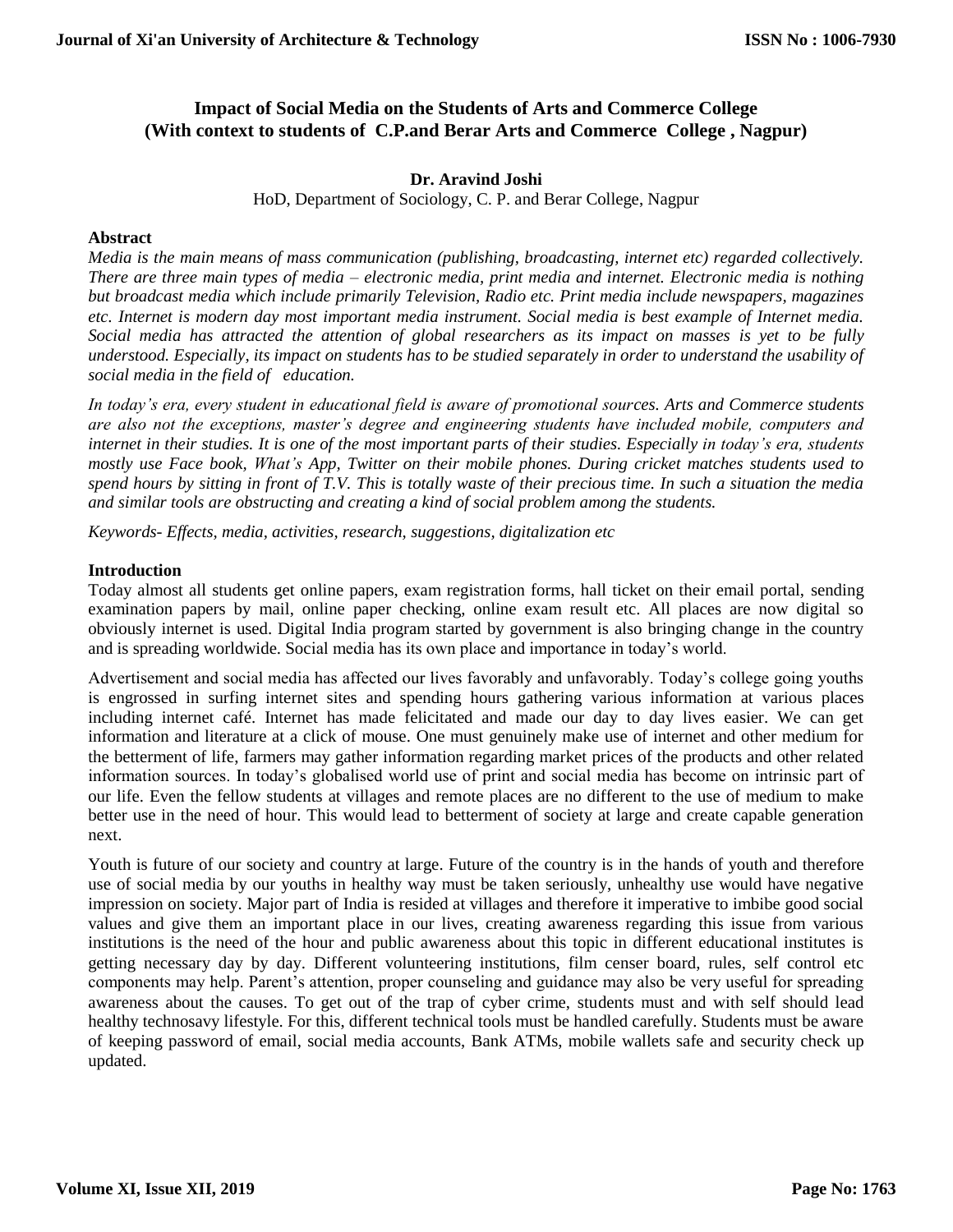# **Students and Technology**

Use of internet and mobile is affecting human mind in various ways. This is the part of cyber psychology. People's mind is in confusion that someone is chasing them all the time. Chasing means someone is keeping an eye on them. Over selves they are hacking them on internet after analyzing their mind. These psychologists come to know that these people set into confusion always. Their mind is never ready to have faith on someone else talks or suggestions. Due to smart phones everyone is used to of internet facility. Due to excessive use of mobile phones and internet, mental diseases under cyber psychology have increased. The young IT engineer who lose their jobs generally suffer these type of diseases. This is because their lifestyles are different from the other people and that throughout the day they just have work on smart phones i.e. for using internet etc. However the amount of time we spend on mobile phones completely depends upon our own decisions/thoughts. Excessive use of phones has increased the chances of mental diseases in I-T engineers. They are not able to follow proper schedule for anything not even sleeping and waking up on time. Sitting for hours and surfing the internet has become their hobby.

This study is trying to find out the impact of social media on students as art, commerce students are more familiar with technology and social media. As, India generate highest number of Engineers every year, studying the impact of social media on them become more relevant as it targets largest homogeneous group of students. . Also they are active users of various social media instruments. So that one can comprehend the impact of social media and internet on the students of other fields.

#### **Instructions for parents.**

- Shall have information about Internet and computer.
- Relationship with their children should be like a friend.
- Shall have healthy communication with their children
- Engage themselves with children in various activities such as discussion, playing, study etc.
- Give as much time as possible to children.

#### **Instructions for students**

- Any wrong site visited by mistake then without deleting it inform to elder parent of home.
- Inform parents if anyone is bullying on internet.
- Keep yourself aware of disadvantages of hyper-activism on social media.
- Use Internet creatively.
- As we take care of ourselves in offline world similarly we should take of ourselves in online world.
- Behave with Responsibility.

# **According to a 2016 survey by Google:**

There is urban-rural divide in internet usage proportion among ladies in the world. Internet usage in urban ladies stands at 72% while that of their rural counterparts stands at 28%. Moreover, it varies across various age groups as shown below.

| Age group | Percent |
|-----------|---------|
| 15-35     | 75      |
| $35 - 55$ | 21      |
| 56-75     | 4       |
|           |         |

Screen time distribution of women

- Call and messaging-25%
- Browsing-19%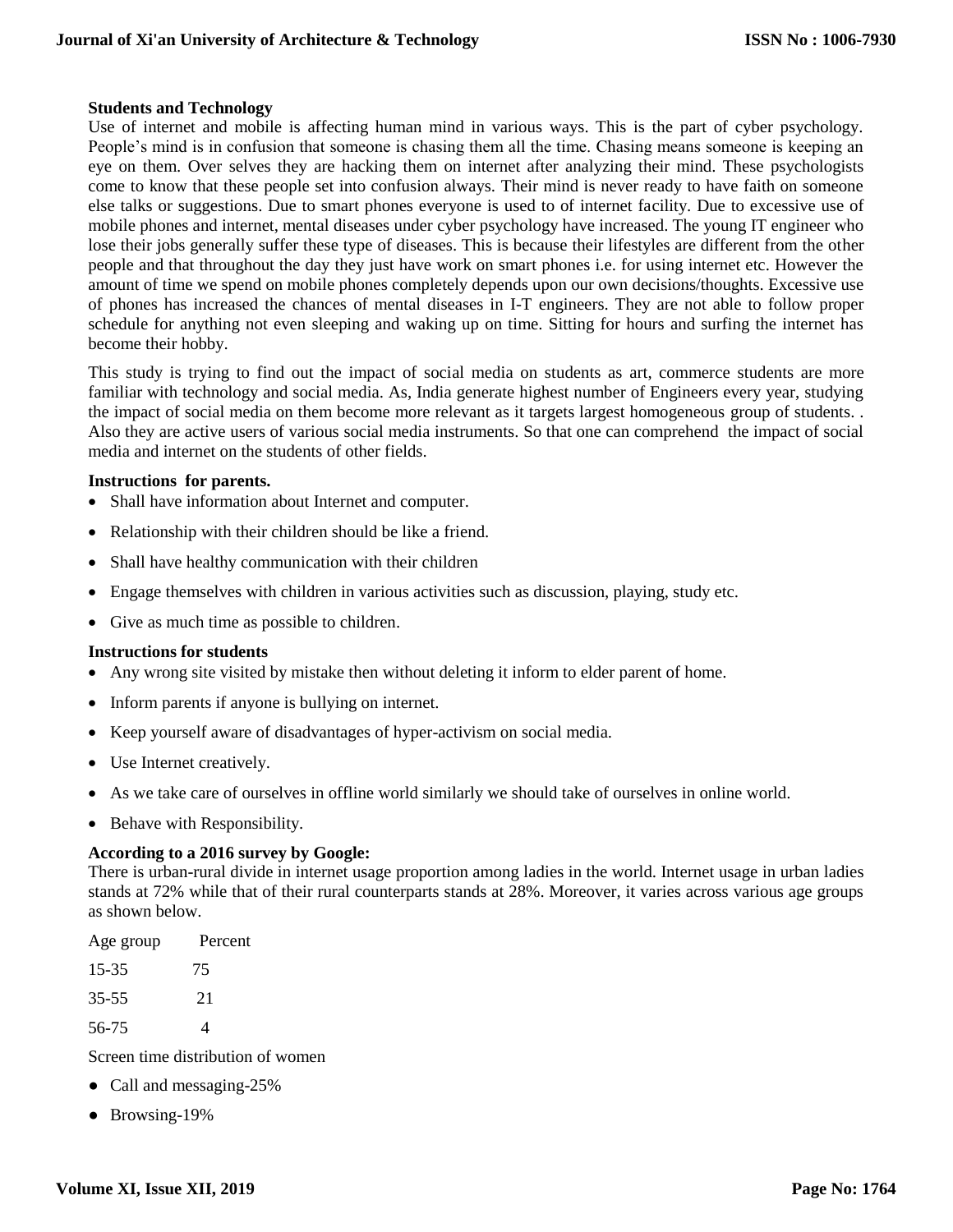- Social media-29%
- YouTube and music-27%

This survey indicates lack of digital literacy in women. A number of organizations are trying to bridge this gap. In Maharashtra responsible citizen movement has been started for this purpose. The woman those who are digitally illiterate should use their skills for their own empowerment.

# **Social media, Internet usage and University girls-**

- Blogs are popular among citizen. People use blogs to demonstrate their writing skills and reaching out to people. Bloggers are popular internet celebrities and blogs can be monetized for their financial gain.
- YouTube should be used for entertainment as well as educational purpose. You can reach to wide audience through your skills, ability and videos through internet.
- Thoughts and ideas can be exchanged over What's App groups.
- Instagram is used by photographers to present their work to wider audience. From mature to paid professionals a lot of photographers use Instagram.
- LinkedIn is used by working professionals all across the world to connect to each other and employers.
- As of now almost every government department uses Twitter which facilitates communications between civilians and the government.

One must be careful while using internet. Cyber crimes against women are growing day by day. Therefore it is important to educate women about Cyber safety. The dream of digital India can only be achieved through digital empowerment of the women of India.

# **Internet, Social media and Students**

In their studies, internet plays crucial role. Right from the books – standard and reference, notes, extra information, Wikipedia, online channels, portals, YouTube videos, online learning apps and software's are very important in the education, studies of the engineering students. Also, teachers suggest students to search the concepts on the internet in order to go in details. Thus, students also use internet for quality purpose.

Social media has another level of importance in the life of engineering students. Apart from studies and education which is common platform to discuss study related topics, social media helps students to keep aware of modern trends in technology, engineering, local, national and international affairs. Thus, internet, social media and enjoy special kind of relationships that no other educational field enjoys. That's why a separate study is needed to find out how social media and internet influence the lives of engineering students and at the same time how it affect the students and how much they are aware of ill-impact of social media on their physical and psychological health.

Excessive use of mobile, internet and social media by the college going students keeps them away from their growth. In today's world these students lack concentration and focus because of mobile and internet.

# **Advantages and Disadvantages of Social media.**

Disadvantages

- Cyber-bullying Cyber bullying means threatening the individuals online mostly through social media to do something or asking for ransom in exchange of valuable information.
- Hacking Entering into private space of individuals and stealing important data from their computers such as documents, usernames, passwords, sensitive materials etc.
- Addiction Social media is addictive as people get used to it and find very difficult to get rid of social media. Thus, people find it difficult to concentrate on works.
- Fraud and Scams Especially financial scams and frauds. It mostly through stealing the passwords, ATM pins and hacking the sites of banks.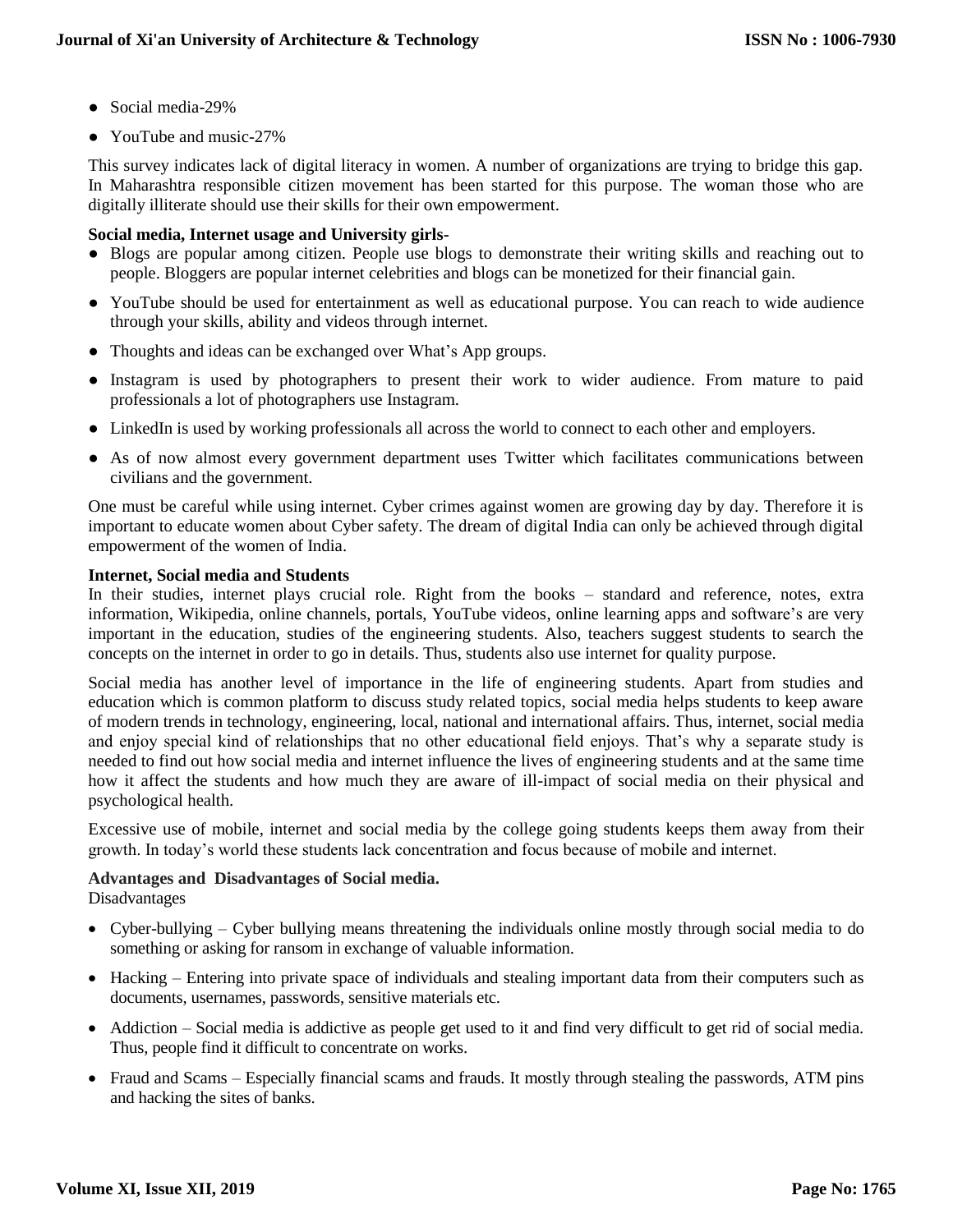- Security issues People put pictures of themselves on social media and thus make it public. Criminals use this information to conduct criminal activities against the targeted people. Thus, social media possess great security threat to individuals and their family members.
- Privacy and relationship issues Most of the people have used the social media platform to propose and marry each other. However, after some time they turn to be wrong in their decision and part ways. Similarly, couples have cheated each other by showing the fake feelings and incorrect information.

#### Advantages

- Noble Cause Social media can be use for social cause such as creating awareness about various issues, collecting funds for NGOs, providing information about campaigns to large masses in less time, political, social movements etc.
- Awareness Campaigns Creating awareness about environment, diseases, noble causes like saving water, trees, forest, water bodies, mountains, ecology etc. various awareness campaign can reach majority of people across the globe in less time.
- Connectivity Social media helps to improve connectivity. Friends, Family members, Colleagues sitting in any corner of the world remain in contact through social media and also facilitate the communication.
- Helps in building communities Social media helps in building virtual communities such as WhatsApp, Facebook groups etc. Thus, sharing information to large people in less time is possible. Also, it facilitate the easy communication between colleagues within the groups and increases transparency.
- Entertainment Social media entertain the people as it facilitates sharing of jokes, memes, videos, chats between friends, family members, colleagues etc.
- Education and Health This is one of the most important and noble advantage of social media. Social media create awareness about education and health. It provide sufficient information about various educational courses, diseases, its symptoms and its cure etc. It also facilitates easy communication between the experts in the respective fields.
- Informative Medium Social media is very informative medium as it keeps users informative about global, national, local level news, information etc. At the same time, information about various fields such as sports, politics, history, climate, environment, geography etc.

#### **Research Methodology**

Research techniques are one of the scientific techniques to gain knowledge. In order to deliver some distribution, research has not brought any significant impact on the population. Amendment is also an integral part of research.

#### **Topic selection:-**

Researcher selected this topic for detail study of Impact of social media on students (with context to students of C.P.and Berar College, Nagpur)

#### **Objectives of study-**

- To find out impact of social media on physical as well as psychological health of engineering students.
- To study the importance of social media in the social life of engineering students.
- To find out role of social media in the education of engineering students.

The main objective of this research is to study the problem of increasing negative effect of social media on engineering students and to make them aware about the effects on social media. The result of this study should be for awareness among the engineering students.

#### **Hypothesis of Research**

Every social research has some hypothesis and assumptions which are as follows-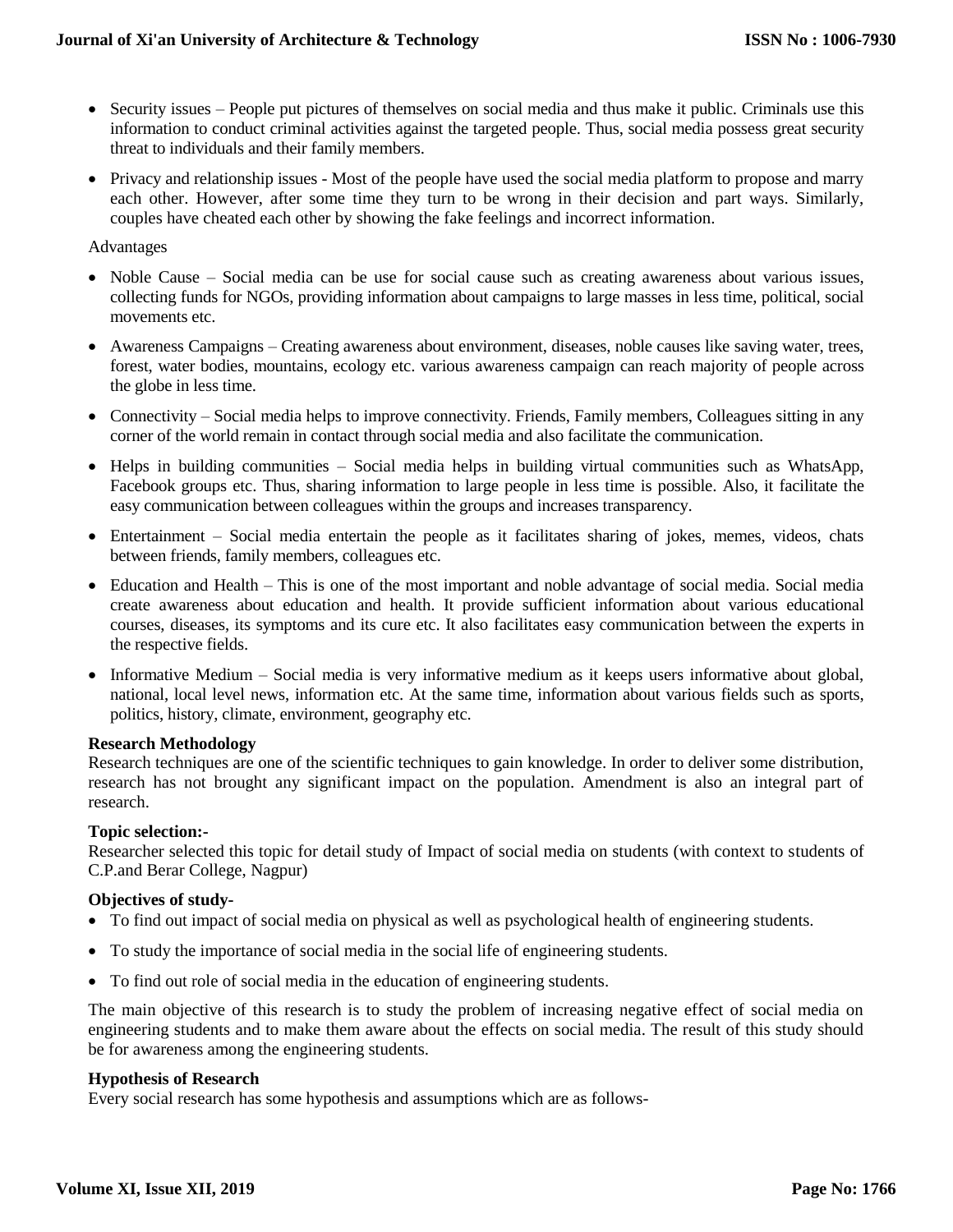- Hyper-use of social media has adverse effect on physical as well as psychological health of engineering students.
- Social media keeps engineering students aware of national and international affairs.
- Social media helps engineering students in study purpose.

### **Research Design -**

In this research, mainly descriptive and suggestive research design has been used by researcher. With the help of research design, researcher could draw appropriate conclusion through scientific way.

#### **Sample Selection –**

Sample selection basically with non probability sampling and covered total 50 students as respondents selected from college through randomly selection method for data collection from respondents.

### **Data collection method-**

Primary and secondary resources are used for the data collection in this research. As a primary data collection, directly visited to the field and with the help of questionnaires, data has been collected from respondents.

For secondary sources, books, magazines and various research book referred by researcher.

### **Data analysis-**

Collected data has been analyzed manually and classified with the help of Microsoft Excel and coding system. With the use of various tables, the collected data has been framed properly into suitable tables, graphs, pie-chart etc with the help of computer software. In this research, machine tabulation method has been used for impartial analysis of data.

### **Tabulation-**

The process to frame the data in table, graphs and pie-chart format called as tabulation. In this research, machine tabulation method has been used specifically computer software.

#### **Analysis and interpretation of data -**

Collected data has been classified and interpreted for drawing the conclusion. Appropriate tables, charts, diagrams, percentage wherever necessary have been used. At the same time, the aim behind asking the questions as well as the brief data analysis and interpretation of respective questions has been conducted.

#### **Limitation of Research -**

This research is mainly base on impact of social media and ill-effect of hyper-use of social media on engineering students. As research area, the student respondents have selected from C.P.and Berar College, Nagpur. Students have been selected by random sampling method from first year to final year. Data is being collected with the help of questionnaires and interview schedule.

#### **Statistical Analysis and Data Interpretation**

On the basis of collected data from students respondents, statistical analysis and data interpretation have been carried out in this research.

#### **Conclusion, Suggestions and Recommendations**

- 1. Almost all the students of engineering, irrespective of their age, use social media.
- 2. Locality has no impact on use of social media among engineering students.
- 3. All the students, irrespective of the years of their engineering education, use social media.
- 4. All the respondents use social media irrespective of their genders. The study shows that fathers' occupation has no impact on social media usage pattern of engineering students.
- 5. The study shows that mothers' occupation has no impact on social media usage pattern of engineering students.
- 6. Majority of engineering students belong to nuclear families while significant population of sample size belong to joint family also.